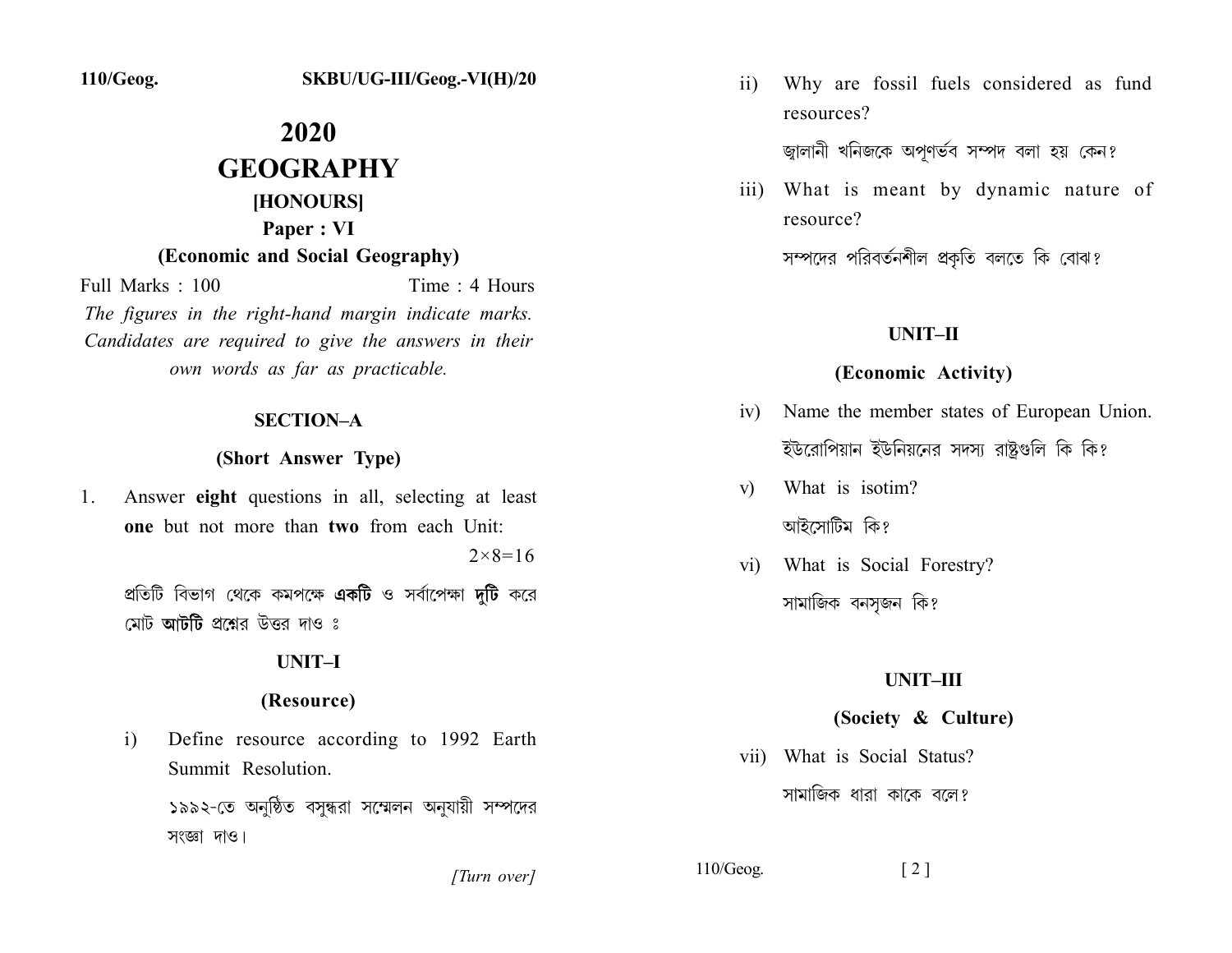- viii) What are the indicators of social well-being? সামাজিক জীবন কুশলতার নির্ণায়কগুলি কি কি?
- What is Cultural Diffusion?  $ix)$ সাংস্কৃতিক ব্যাপন বলতে কী বোঝ?

# **UNIT-IV**

## (Settlement)

- Define Urban Morphology. X) শহরের কায়িক গঠন কাকে বলে?
- What is Hamlet?  $xi)$ হ্যামলেট কি?
- xii) What is 'Rurban'? 'Rurban' বলতে কী বোঝ?

#### **UNIT-V**

# (Population)

- xiii) What is Population Projection? জনসংখ্যার অভিক্ষেপ কাকে বলে?
- xiv) What is optimum population? কাম্য জনসংখ্যা কি?

 $110/Geog.$ 

 $\lceil 3 \rceil$ 

[Turn over]

xv) What is Fertility Rate? উর্বরতার হার কাকে বলে?

### **SECTION-B**

### (Short Analytical Type)

Answer six questions in all. Question No.2 is compulsory. Answer five other questions, selecting one from each Unit:  $6 \times 6 = 36$ 

সর্বমোট ছয়টি প্রশ্নের উত্তর দাও। প্রশ্ন নং ২ আবশ্যিক; এছাডাও প্রতিটি বিভাগ থেকে **একটি** করে প্রশ্নসহ অন্য **পাঁচটি** প্রশ্নের উত্তর দাও ঃ

 $2.$ Discuss the problems and solution of tea plantation in the north-eastern part of India. Name two countries of the world where the scarcity of water is high.

 $5 + 1$ 

ভারতের উত্তর-পূর্বদিকের চা-শিল্পের সমস্যা এবং সমাধান সম্পর্কে আলোচনা করো। পৃথিবীর দুটি দেশের নাম করো যেখানে জলসংকট খুব বেশী।

### $OR$ /অথবা

Write a short note on rain water harvesting. What do you mean by quaternary economic activity?

 $4 + 2$ 

বৃষ্টির জল সংরক্ষণের উপর একটি টীকা লেখ। চতুর্থ স্তরের অর্থনৈতিক কাৰ্যাবলী বলতে কি বোঝ?

 $110/Geog.$  $[4]$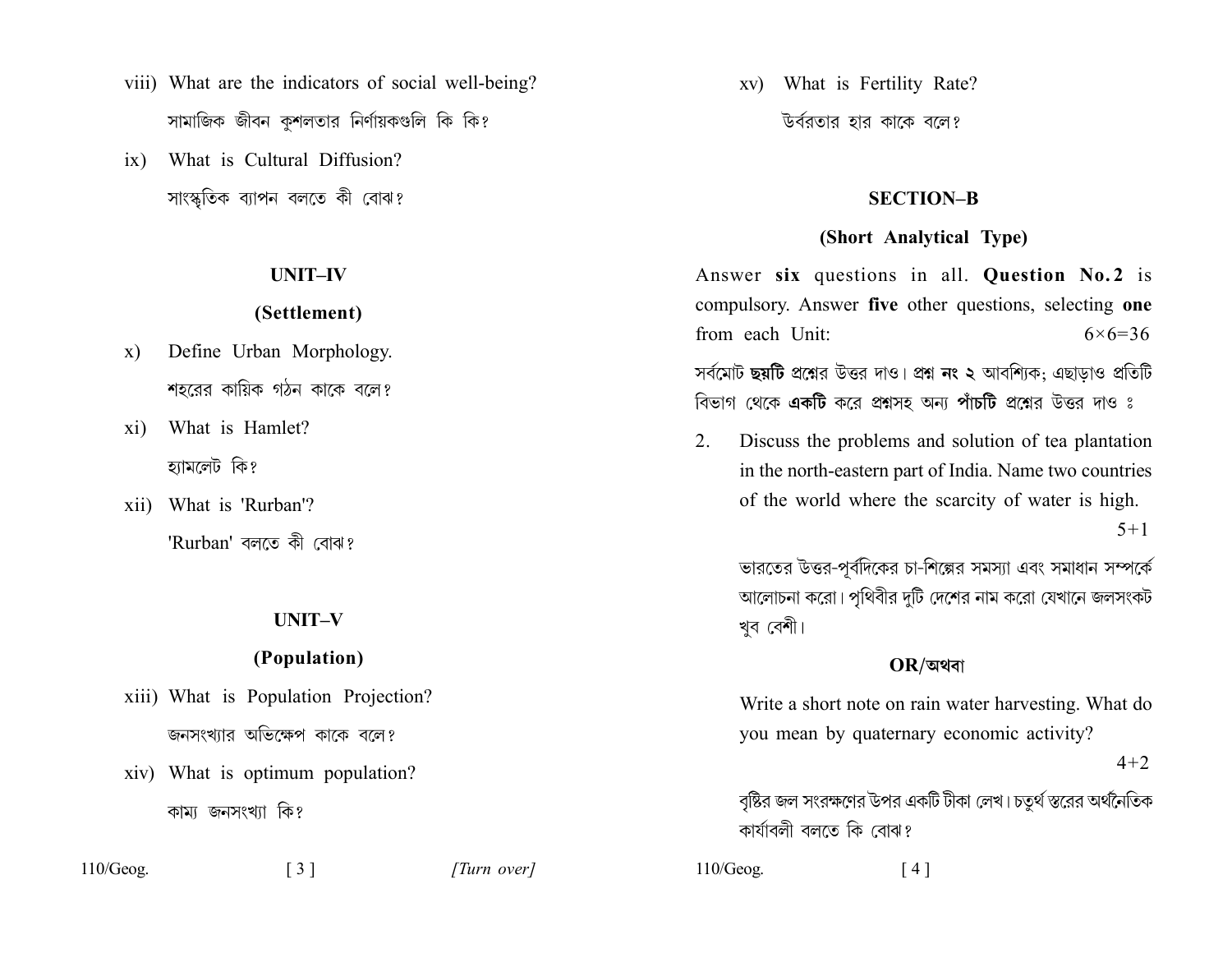### **UNIT-I**

# (Resource)

Briefly discuss the factors of resource creation.  $3<sub>1</sub>$ What are major sources of nuclear energy?

 $4 + 2$ 

সম্পদ সৃষ্টির কারণসমূহ সংক্ষেপে আলোচনা করো। পারমাণবিক শক্তির উৎসণ্ডলি কি কি?

What are the reasons for the declining importance 4. of coal? What do you mean by geothermal energy?  $4 + 2$ 

কয়লার গুরুত্ব হ্রাসের কারণগুলি কি কি? ভূ-তাপীয় শক্তি বলতে কি বোঝ?

### UNIT-II

### (Economic Activity)

What are the differences between mixed farming  $5<sup>7</sup>$ and plantation agriculture? What are the major industries of Mumbai-Pune Industrial Region?

 $4 + 2$ 

মিশ্র কৃষি ও বাণিজ্যিক কৃষির মধ্যে তফাৎ কি? মুম্বাই-পুণে শিল্পাঞ্চলের প্রধান শিল্পগুলি কি কি?

Briefly make an assessment of the function of 6. SAARC. 6

সংক্ষেপে SAARC-এর কার্যাবলীর মূল্যায়ন করো।

| 110/Geog. | $\lceil 5 \rceil$ | [Turn over] |
|-----------|-------------------|-------------|
|-----------|-------------------|-------------|

# UNIT-III

# (Society & Culture)

Briefly discuss the nature of social geography.  $7_{\scriptscriptstyle{\ddot{\sim}}}$ 

6

সামজিক ভূগোলের প্রকৃতি সংক্ষেপে আলোচনা করো।

Establish the relationship between ethnicity and 8. culture with examples. What are the basis to identify cultural realms?  $4 + 2$ 

উদাহরণসহ জাতিসত্ত্বা এবং সংস্কৃতির মধ্যে সম্পর্ক নির্ণয় করো। সাংস্কৃতিক জগৎ বৃহদাঞ্চল চিহ্নিতকরণের ভিত্তিগুলি কি কি?

### **INIT-IV**

### (Settlement)

- Discuss the Hoyt's model of urban morphology. 9 What is 'Urban village'?  $5 + 1$ হয়েটের নগরীয় কাঠামো সংক্ষেপে আলোচনা করো। 'Urban village' বলতে কি বোঝ?
- 10. Discuss the types of rural settlements with suitable examples from India. What is a Census town?

 $4 + 2$ 

ভারতে গ্রামীন বসতির প্রকারভেদ উপযুক্ত উদাহরণসহ আলোচনা করো। Census town কাকে বলে?

 $110/Geog.$  $[6]$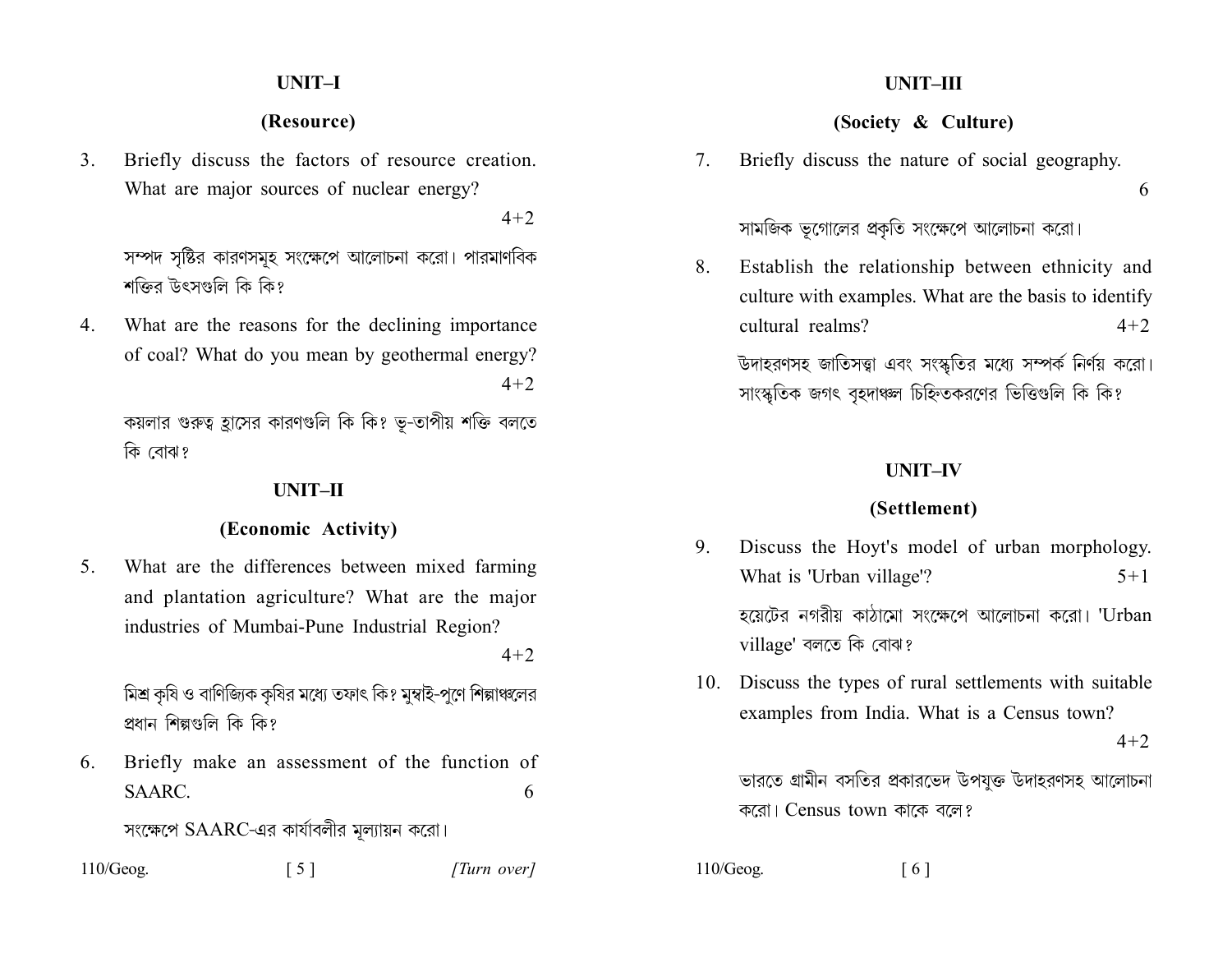# **UNIT-V**

# (Population)

- 11. What are the major determinants of population structure? Define emigration.  $4 + 2$ জনসংখ্যা গঠনের প্রধান নির্ণায়কগুলি কী কী? অন্তঃপরিযান-এর সংজ্ঞা দাও।
- 12. Discuss the basic features of population policy of China. What is Neo-natal death rate?  $4 + 2$

চীনের জনসংখ্যা নীতির মল বৈশিষ্ট্যগুলি কী কী? Neo-natal মৃত্যুহার কি?

### **SECTION-C**

#### (Broad Answer Type)

13. Select four questions in all out of five Units, selecting one from each Unit.  $12\times 4=48$ নিচের পাঁচটি ইউনিট থেকে অনধিক একটি করে প্রশ্ন চয়ন করে মেট **চাবটি** প্রশ্নের উত্তর দাও ঃ

#### UNIT<sub>-I</sub>

#### (Resource)

Discuss in detail the environmental approach a) of resource utilisation. What is Agenda 21?  $10+2$ 

> সম্পদ ব্যবহারের পরিবেশগত দৃষ্টিভঙ্গী বিস্তারিত আলোচনা করো। Agenda 21 কি?

"Oceans are the storehouse of varied b) resources"- Explain it. What is geo-thermal  $10+2$ energy? ''সমুদ্র বিভিন্ন ধরনের সম্পদের বিশাল ভান্ডার''— আলোচনা করো। ভূ-তাপীয় শক্তি কাকে বলে?

# UNIT-II

#### (Economic Activity)

'Economic activities are location specific'  $c)$ - Explain the statement. What is WTO?  $10+2$ 

> 'অৰ্থনৈতিক কাৰ্যকলাপগুলি অবস্থানভিত্তিক'— বিবৃতিটি আলোচনা করো। WTO কী?

Discuss the major industries and the d) favourable factors in the development of those industries in the Great Lake Region of the U.S.A. What are the major industries concentrated in the Asansol-Durgapur Region?  $10+2$ 

আমেরিকার বৃহৎ হুদ অঞ্চলের প্রধান প্রধান শিল্প এবং ঐ শিল্পগুলি গডে ওঠার প্রধান কারণগুলি বর্ণনা করো। আসানসোল-দুর্গাপুর শিল্পাঞ্চলের প্রধান প্রধান শিল্পগুলির নাম লেখো।

 $110/Geog.$ 

 $110/Geog.$